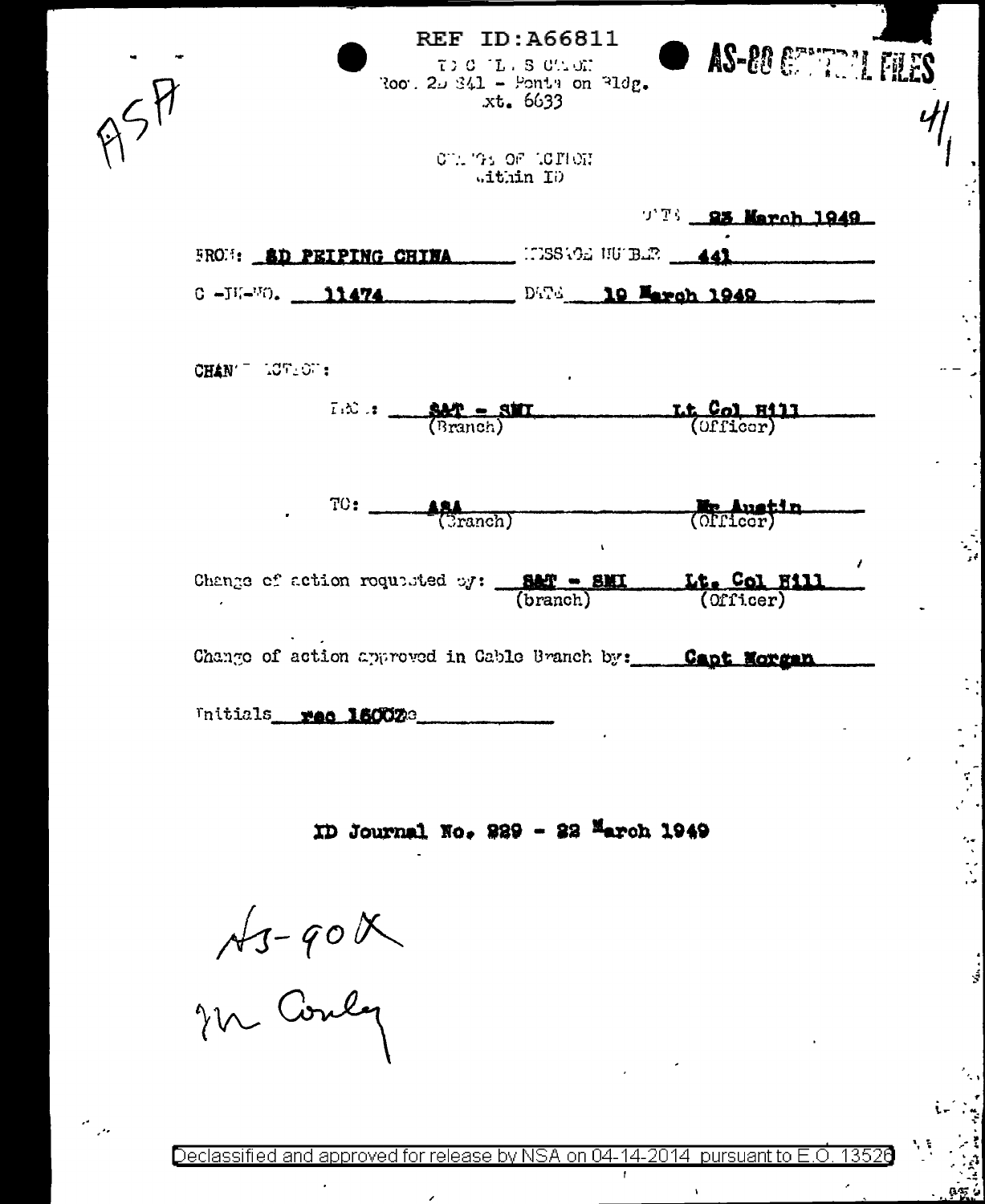| CLASSIFIED<br>INCOMING<br><b>MESSAGE</b> |                 |                                  | REFully Drawe & SI<br>DEPARTMENT OF THE ARMY | F- <del>State</del> 25.4<br>Jeco. Chichen |       |
|------------------------------------------|-----------------|----------------------------------|----------------------------------------------|-------------------------------------------|-------|
|                                          |                 |                                  | STAFF COMMUNICATIONS OFFICE                  |                                           |       |
|                                          | <b>PRIORITY</b> |                                  | PARAPHRASE NOT REQUIRED                      |                                           |       |
|                                          | From:           | AMCONSUL Peiping China sgd Clubb |                                              | 58、麝                                      | 襼     |
|                                          | To:             | Secretary of<br><b>State</b>     |                                              |                                           | $-52$ |
|                                          | Nr:             | 441                              | Rec'd                                        | iula b                                    | ьā    |
|                                          |                 |                                  | STATE:<br>by                                 | $20$ Mar $49$                             | $\pi$ |
|                                          |                 | RECONTEL 437, Mar 19.            |                                              |                                           | 733   |

Belgian Consul states he received call today from representatives Military Control Commission who checked passports and whether Consul possessed arms or radio (whether transmitting station or receiver unindicated by interpreter). Reported, but still unconfirmed, British Consul also visited.

That fact and new regulations particularly would seem indicate move on this station may be near.

In view provision regulations that application be made for commercial radio stations, would Department consider it advisable this office take cognizance those regulations (added to those February 2) and make move obtain formal permission operate station as "Consulate General?" Communist approval, of course, unlikely. Alternative would be await move from Communist side. Our position would be stronger if "recognized." Propose as partial cover in any event ask interview responsible official early date to discuss "matters touching upon Consulate General itself" but should appreciate early instructions whether Department would approve such application for permission if it seems advisable to this office

Sent Department, repeated Nanking, Shanghai.

437 not identified in SMC **NOTE: ACTION:** ID CSGAS-80 **INFO:** AF, PO

CSGAS-20

CM IN 11474

X REFERENCE EN ED IN:

:-:LS milit

DTG 19 Mar/5 PM  $(22$  Mar 49)

**D JOURNA 9 2 2 9 MAR 2 2 1949** 

COPY NO.

<u>הים את מוז</u>עות האותה

ానుకు